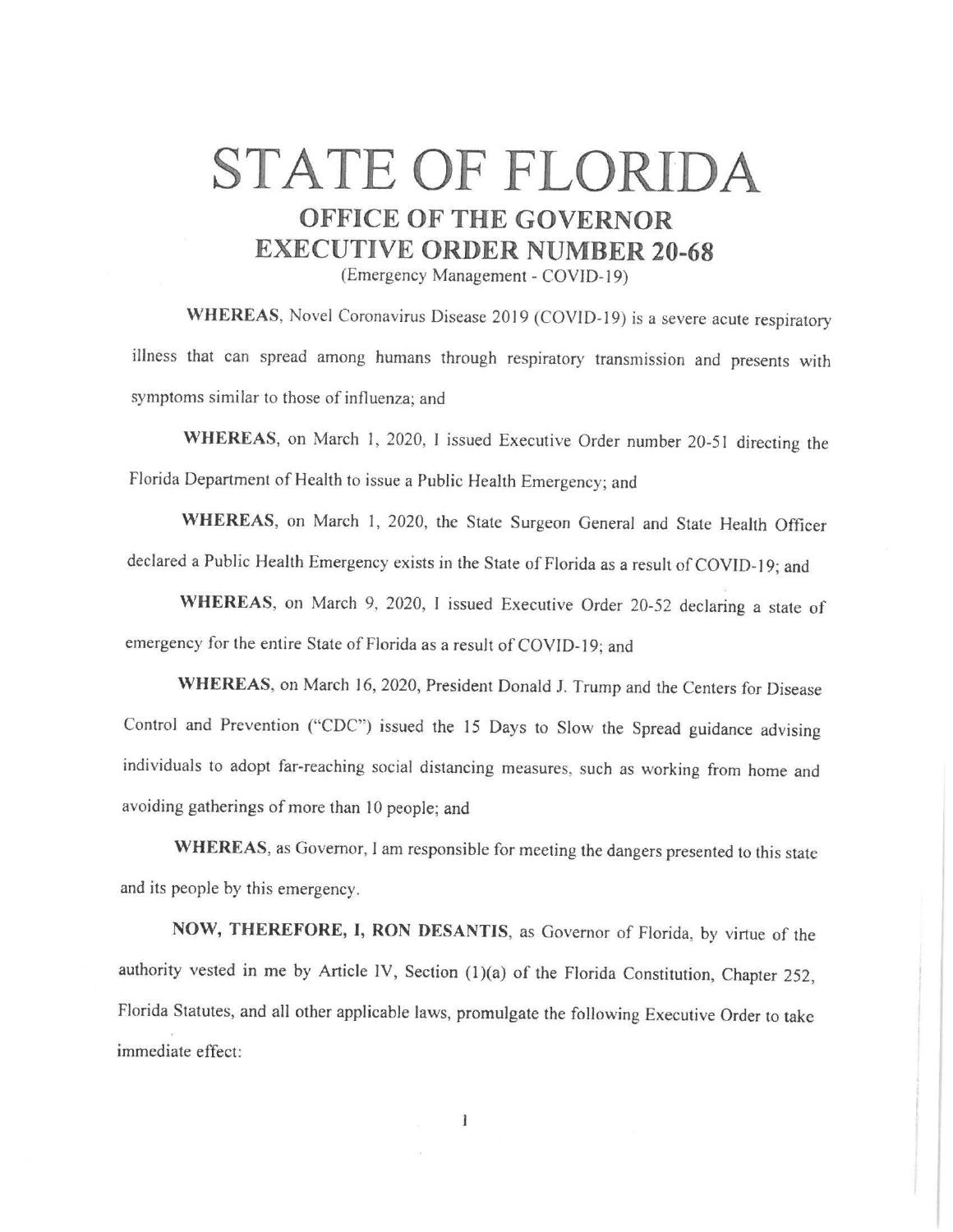Section 1. Bars, Pubs and Nightclubs

A. Pursuant to sections 252.36(5)(g)-(h), Florida Statutes, any licensee authorized to sell alcoholic beverages for consumption on premises that derive more than 50% of its gross revenue from the sale of alcoholic beverages shall suspend all sale of alcoholic beverages for thirty days from the date of this order, effective at 5 p.m. today, March 17, 2020.

B. The Department of Business and Professional Regulation shall utilize its authorities under Florida law to further implement and enforce the provisions of this Section and shall take additional measures with respect to bars, pubs and nightclubs as necessary to protect the public health, safety and welfare.

Section 2. Beaches

Pursuant to section 252.36(5)(k), Florida Statutes, I direct parties accessing public beaches in the State of Florida to follow the CDC guidance by limiting theirs gatherings to no more than l O persons, distance themselves from other parties by 6 feet, and support beach closures at the discretion of local authorities.

Section 3. Restaurants

A. Pursuant to section 252.36(5)(g), Florida Statutes, a restaurant shall immediately limit its occupancy to 50% of its current building occupancy.

B. Pursuant to section 252.36(5)(g), Florida Statutes, a restaurant shall follow the CDC guidance by ensuring, at minimum, a 6-foot distance between any group of patrons and limiting parties to no more than IO individuals.

C. The Department of Business and Professional Regulation shall ensure all restaurants implement employee screening and prohibit any employee from entering the restaurant premises if they meet any of the criteria listed below:

2